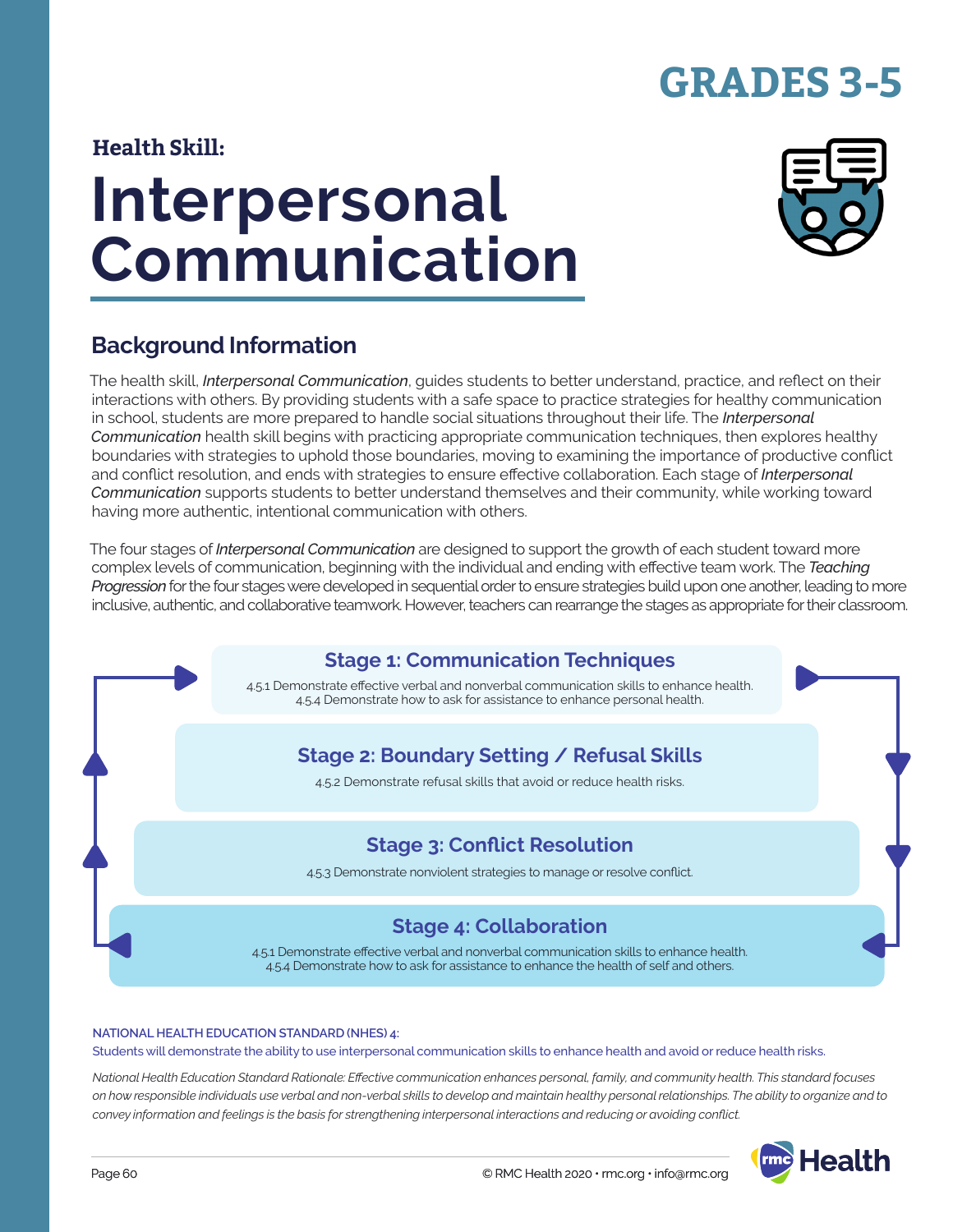

### **Grades 3-5 Framework**

In grades 3-5, students learn a variety of strategies to effectively communicate in a variety of modes. The graphic below outlines the strategies learned in each stage, beginning with *Stage 1: Communication Techniques* and ending with *Stage 4: Collaboration*. Teachers should use the strategies listed as a starting point and add strategies to meet the needs of their students.



#### **Notes on Grade Level Progression**

Activities, vocabulary, and language throughout the models are vertically aligned and build upon one another. If students require scaffolding refer to previous grade levels for additional ideas for activities and instruction that address gaps in student skills. For enrichment activities, look at higher grade levels in order to provide additional practice opportunities or for ideas on how to deepen understanding.

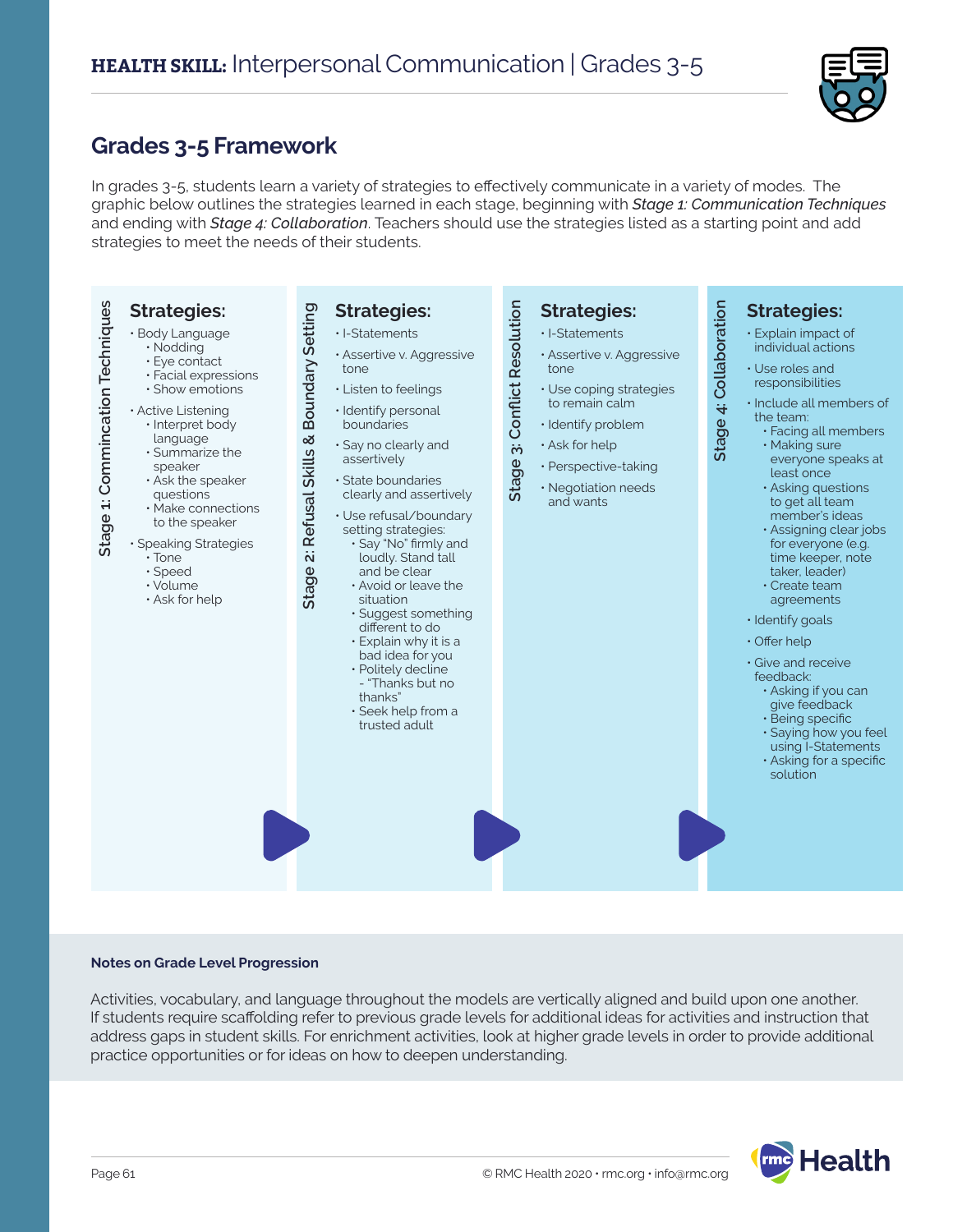

# **Stage 4: Collaboration**

People are often put into collaborative groups and need to be taught specific skills to have the most successful, effective teams. Effective collaboration skills can lead to more creative outcomes, increased content retention, higher self-esteem, and increased empathy. Also, students with effective collaboration skills are better prepared for future social situations and career opportunities. In *Stage 4: Collaboration*, students explore their personal contribution to teams, the impact of their actions, and specific skills to promote inclusion. Students also learn valuable strategies to hold teams accountable for quality work that accomplishes team goals. Throughout collaboration, students may get into conflict. Encourage students to use the conflict resolution strategies established in *Stage 2: Conflict Resolution* to address these conflicts and move forward to achieve team goals.



# **Grades 3-5 Framework**

In *Stage 4: Collaboration*, students in grades 3-5 practice strategies to be effective and supportive team members. Students examine their personal impact on a team in order to become aware of how their actions can help or hurt their team. Assigning jobs and responsibilities when students work in groups allows students to see how each person plays a pivotal role in contributing to the team's success. Because collaboration is intended to promote the sharing of diverse ideas, students should learn and practice strategies that allow everyone to be included, such as getting to know each other, making sure everyone gets to contribute, and creating team norms that create inclusion. Finally, students in grades 3-5 practice supporting their team's goal by identifying what needs to be accomplished, offering help to members of the team, and giving and receiving feedback.

Mastery of *Stage 4: Collaboration* for grades 3-5 means students are able to positively impact their team, include all members of their team by using a variety of strategies, support a common goal, and reflect on the team's progress.

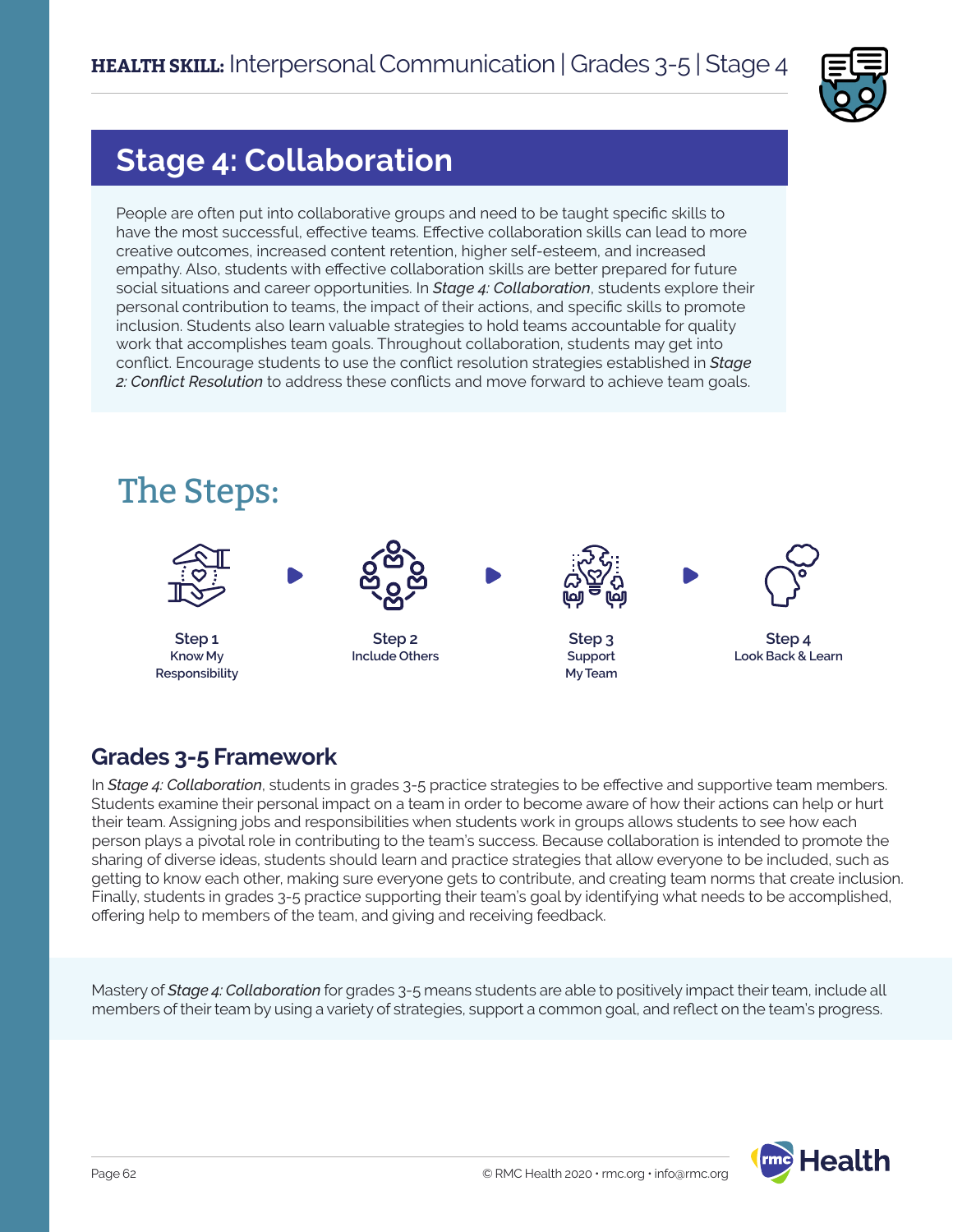

# **Stage 4: Collaboration**

# The Steps:



### **Step 1: Know My Responsibility**

**Step Overview:** Members of a team must know their role on the team to be a supportive and productive teammate. In Step 1, students define the characteristics of a supportive team member. By analyzing the impact of the individual, students gain a better understanding of their personal power as a member of a team. After identifying actions that can help or hurt a team, students practice strategies to be a supportive, positive member of a team. By the end of this step, students analyze their performance on a team and reflect on how their actions can help or hurt a team.

#### **Sub Skill(s):**

- Describe a perfect teammate
- Explain impact of actions
- Know my job



### **Step 2: Include Others**

**Step Overview:** When collaborating, it is important that all members of a team are included. Step 2 of *Stage 4: Collaboration* begins with students analyzing how individuals feel when they are included in a team and practice empathetic strategies for those who are excluded from a team. In order to make sure all students are intentionally included in group or team work, students should use specific inclusion

strategies and complete a task demonstrating the use of these strategies in a team.

#### **Sub Skill(s):**

- Explain why it is important to include others
- Learn about teammates
- Include all members
	- Facing all members of the team in a circle
	- Ensuring that everyone speaks at least once
	- Asking questions to get all team member's ideas
	- Assigning clear jobs for everyone (e.g. time keeper, note taker, leader)
	- Creating norms or team agreements

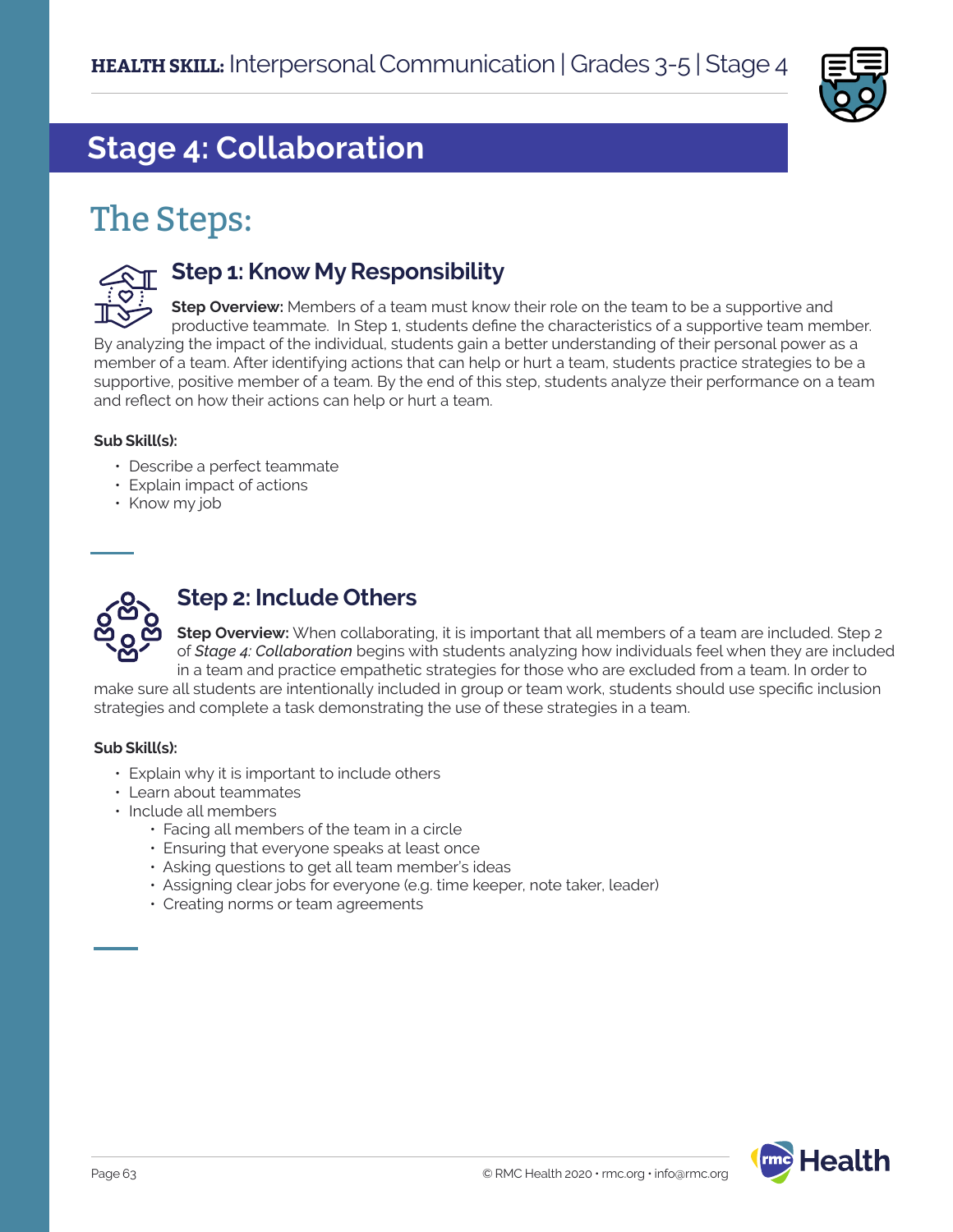



# **Step 3: Support My Team**

**Step Overview:** The ultimate goal of a team is to achieve agreed upon outcomes and goals. In this step, students learn strategies to aid their team in accomplishing their team goals by working to resolve conflict and providing feedback. Students practice handling difficult situations within teams to resolve

conflict and build a stronger team. Students also learn strategies on giving appropriate feedback to hold team members accountable. These strategies are designed to allow students to be productive, positive team members that are able to push their team toward success in accomplishing a goal.

### **Sub Skill(s):**

- Identify team goal
- Offer help
- Resolve conflict
- Give & receive feedback
	- Asking if you can give feedback
	- Being specific
	- Saying how you feel using I-Statements
	- Asking for a specific solution



### **Step 4: Look Back & Learn**

**Step Overview:** Learning to reflect takes practice and intention. After working in a team, it is important to take time after the task is completed to ask important questions about the team's ability to complete the goal created at the beginning of the collaboration process. Each person should reflect about their personal contribution, their strengths, and their areas of growth. The final step of collaboration allows for students to reflect on their experience and success. Students use this reflection to improve work in the future to create more successful teams. Building time for students to reflect is crucial in developing metacognition, which supports health skills, *Self-Management and Advocacy for Self & Others.*

#### **Reflection Question(s):**

- Did I know and understand my responsibilities? Why or why not?
- Did our team include everyone? Why or why not?
- Did our team experience any conflict? If so, how did we work through this conflict?
- What is something our team was really good at doing?
- What is something our team needs to improve?